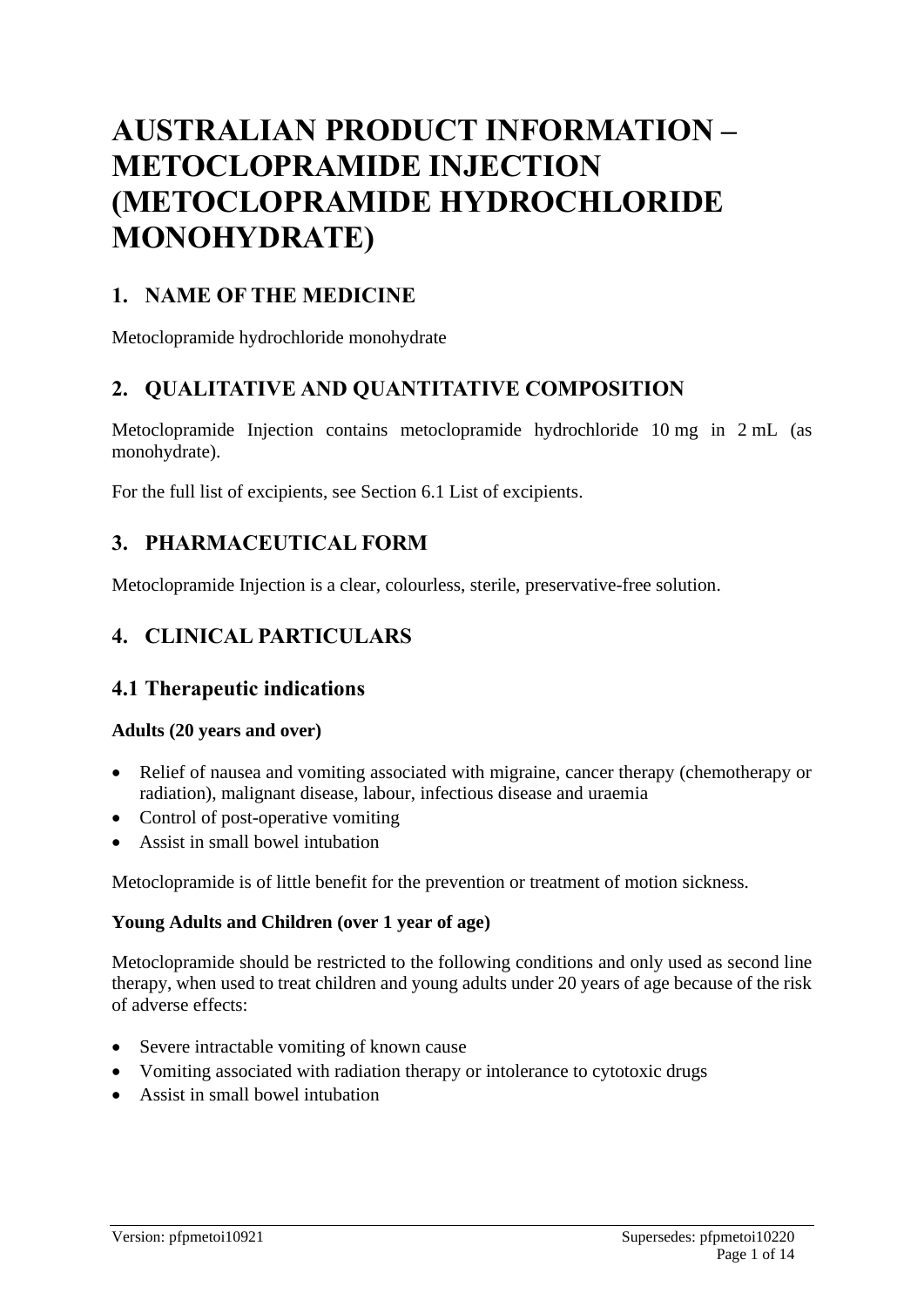# **4.2 Dose and method of administration**

#### **Dosage**

The dosage recommendations should be strictly adhered to in order to minimise the possibility of dystonic side effects. Metoclopramide should only be used after careful examination has excluded any underlying disorder (such as cerebral irritation) that may have induced nausea and vomiting.

Total daily doses of metoclopramide should not normally exceed 0.5 mg/kg bodyweight with a maximum of 30 mg daily. This should be less (if possible) in children and young adults, when given by injection. Maximum recommended treatment duration is 5 days in all age groups.

Usual dosage is as follows and should be administered intramuscularly or by slow intravenous injection over 1 to 2 minutes.

### *Adults*

20 years and over: Maximum of 10 mg three times a day.

### *Young Adults*

Treatment of young adults should commence at the lower dosage, and used as second line therapy only.

 $15 - 19$  years: 5 mg to 10 mg three times a day.

#### *Children*

Treatment of children should commence at the lower dosage, where stated, and used as second line therapy only.

| $5 - 14$ years: | 2.5 mg to 5 mg three times a day. |
|-----------------|-----------------------------------|
| $3 - 5$ years:  | 2 mg two to three times a day.    |
| $1 - 3$ years:  | 1 mg two to three times a day.    |

#### **Diagnostic Indications**

A single dose of metoclopramide may be given 5 to 10 minutes before the examination. Subject to bodyweight considerations, the following dosages are recommended:

#### *Adults*

20 years and over: 10 mg to 20 mg

#### *Young Adults*

15 - 19 years: 10 mg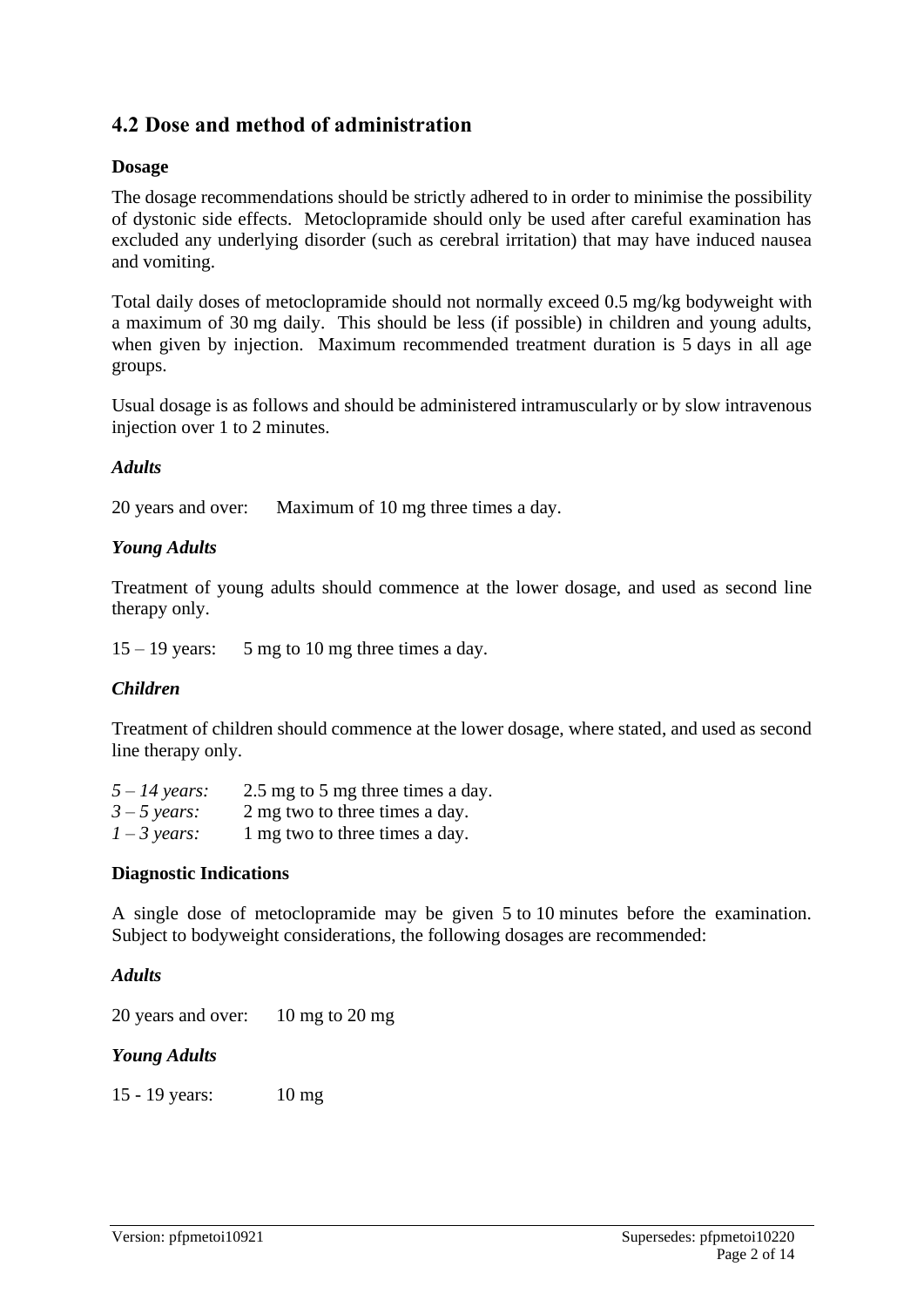### *Children*

| $9 - 14$ years: | $5 \text{ mg}$ |
|-----------------|----------------|
| $5 - 9$ years:  | $2.5$ mg       |
| $3 - 5$ years:  | $2 \text{ mg}$ |
| $1 - 3$ years:  | $1 \text{ mg}$ |

#### **Dosage adjustment**

#### **Use in Special Patient Populations**

#### *Elderly Patients*

To avoid adverse reactions strict adherence to dosage recommendations is advised and, where prolonged therapy is considered necessary, patients should be regularly reviewed.

#### *Patients with Renal Impairment*

Since metoclopramide is excreted principally through the kidneys, in those patients whose creatinine clearance is below 40 mL/min, therapy should be initiated at approximately one-half the usual dose. Subsequent dosage will depend on individual clinical response.

#### *Patients with Hepatic Impairment*

Metoclopramide undergoes hepatic metabolism via simple conjugation. Its safe use has been described in patients with advanced liver disease whose renal function was normal. It is suggested that therapy be initiated as half the recommended dose with subsequent dose adjustment being made as the individual response has been determined.

#### **Method of administration**

#### **Compatibility**

#### *Intravenous Fluids*

No preservative is included in the formulation of Metoclopramide Injection. Therefore, to reduce microbiological hazard, admixture to intravenous fluids should be performed under aseptic conditions and the infusion commenced as soon as possible after preparation and in any case within 24 hours of preparation. If storage is necessary, keep at 2°C to 8°C.

The literature indicates that Metoclopramide Injection may be added to the following solutions:

- Glucose 5% in sodium chloride 0.45%
- Glucose 5% in water
- Mannitol 20%
- Sodium chloride 0.9%
- Ringer's injection
- Ringer's injection, lactated (Hartmann's solution)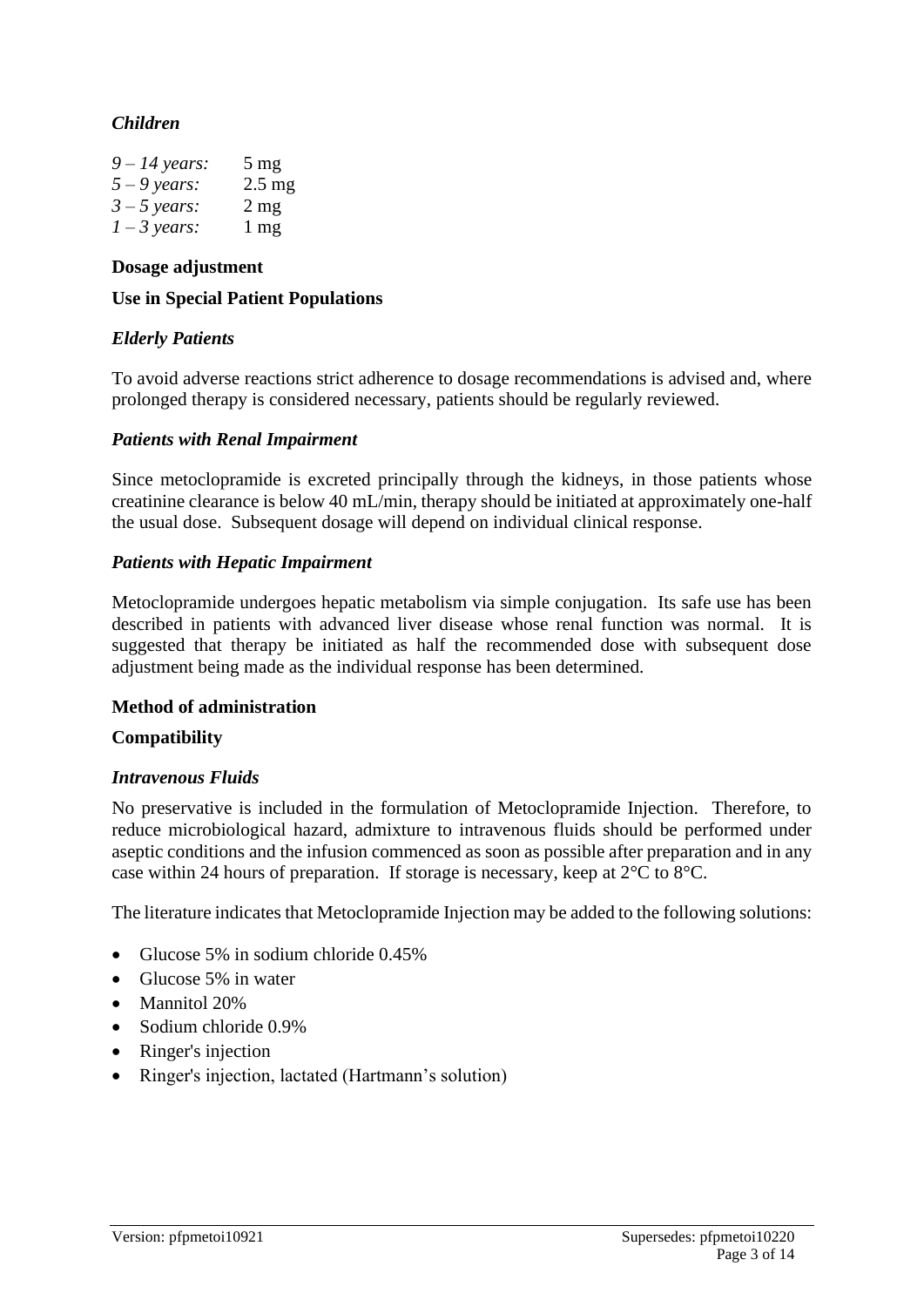### *Narcotic Analgesics*

- Morphine sulfate: 1 mg/mL with metoclopramide hydrochloride 0.2 mg/mL in glucose 5% in water visually compatible for a 4 hour study period at 25°C under fluorescent light.
- Pethidine hydrochloride: 10 mg/mL with metoclopramide hydrochloride 0.2 mg/mL in glucose 5% in water visually compatible for a 4 hour study period at 25°C under fluorescent light.

# *Cytotoxic Drugs*

If the standard formulation of metoclopramide is used for the treatment of nausea and vomiting associated with cytotoxic drugs, the cytotoxic agent should be administered as a separate infusion.

# **4.3 Contraindications**

- Patients in whom increased gastrointestinal motility might be dangerous, e.g. presence of gastrointestinal haemorrhage, mechanical obstruction or perforation
- Phaeochromocytoma due to the possibility of a hypertensive crisis, probably due to release of catecholamines from the tumour
- Known hypersensitivity or intolerance to metoclopramide. Note: patients sensitive to procaine and procainamide may be sensitive to metoclopramide
- Patients with porphyria
- Metoclopramide should not be used in patients with epilepsy since it may increase the frequency and severity of seizures
- Metoclopramide should not be administered to patients receiving other drugs which are likely to cause extrapyramidal reactions, since the frequency and severity of extrapyramidal reactions may be increased
- Metoclopramide should not be used in children below 1 year of age.

# **4.4 Special warnings and precautions for use**

### **Persistent Tardive Dyskinesia**

Tardive dyskinesia may appear in some patients on long-term therapy or may appear after drug therapy has been discontinued. The risk appears to be greater in elderly patients on high dose therapy, especially females. The symptoms are persistent and can often at times appear to be irreversible. The syndrome is characterised by rhythmical involuntary movement of the tongue, face, mouth or jaw (e.g. protrusion of tongue, puffing of cheeks, puckering of mouth, chewing movements). Sometimes these may be accompanied by involuntary movement of extremities. There is no known effective treatment for tardive dyskinesia; however, in some patients symptoms may lessen or resolve after metoclopramide treatment is stopped. Antiparkinson agents usually do not alleviate the symptoms of this syndrome.

Although the risk of tardive dyskinesia with metoclopramide has not been extensively studied, one published study reported a tardive dyskinesia prevalence of 20% among patients treated for at least 3 months. Both the risk of developing the syndrome and the likelihood that it will become irreversible are believed to increase with the duration of treatment and the total cumulative dose.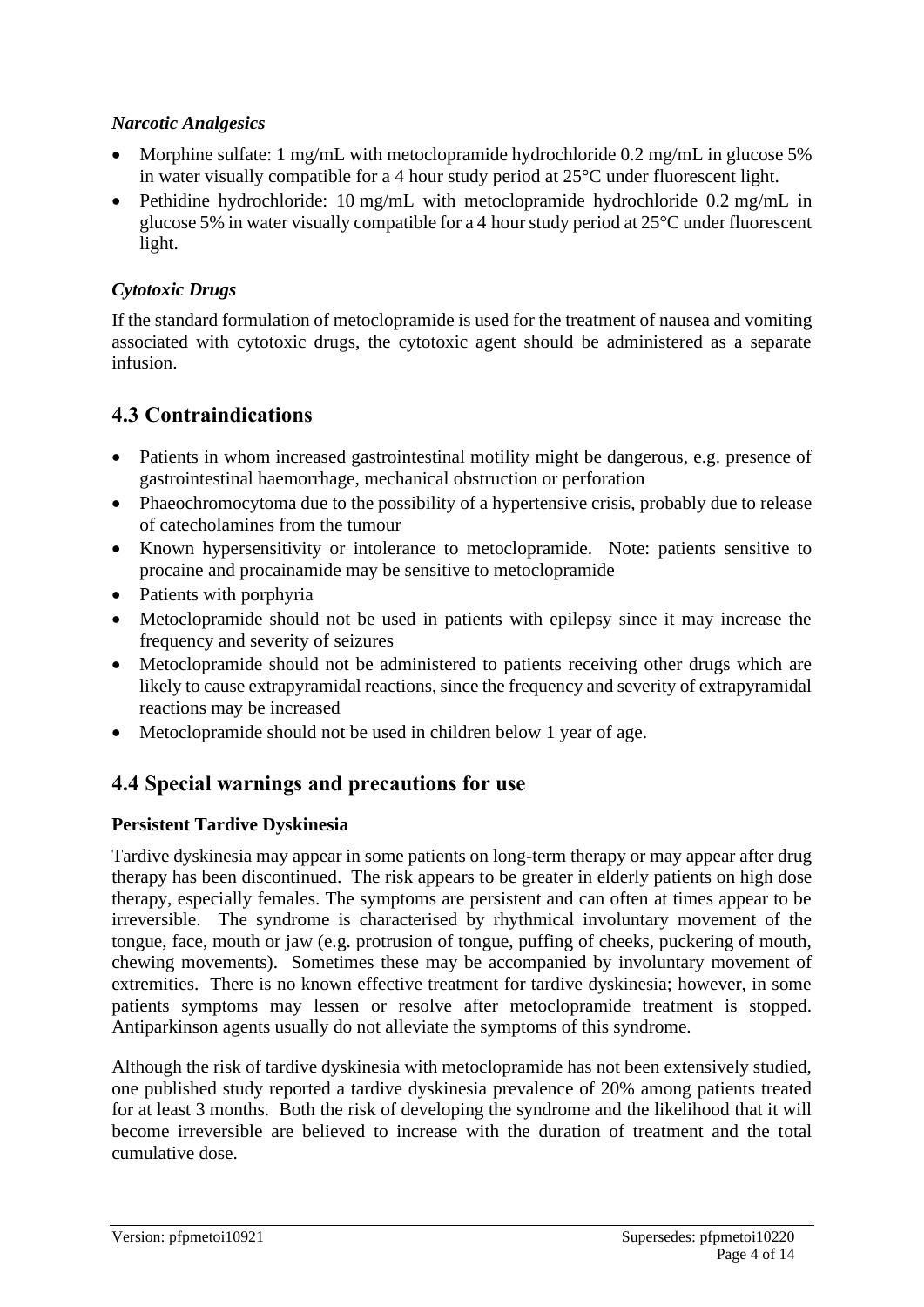Metoclopramide therapy should routinely be discontinued in patients who develop signs or symptoms of tardive dyskinesia. It has been suggested that fine vermicular movements of the tongue may be an early sign of the syndrome, and, if the medication is stopped at that time, the syndrome may not develop. Tardive dyskinesia may remit, partially or completely, within several weeks to months after metoclopramide is withdrawn. Metoclopramide itself, however, may suppress (or partially suppress) the signs of tardive dyskinesia thereby masking the underlying disease process. The effect of this symptomatic suppression upon the long-term course of the syndrome is unknown. Therefore metoclopramide should not be used for the symptomatic control of tardive dyskinesia.

Prolonged treatment (greater than 12 weeks) with metoclopramide should be avoided in all but rare cases where the therapeutic benefit is thought to outweigh the risks to the patient of developing tardive dyskinesia.

Care should be exercised in patients being treated with other centrally active drugs.

Since extrapyramidal symptoms may occur with both metoclopramide and neuroleptics such as phenothiazines, care should be exercised in the event of both drugs being prescribed concurrently (see section 4.5 Interactions with other medicines and other forms of interactions). The frequency and severity of seizures or extrapyramidal reactions may be increased in epileptic patients given metoclopramide.

### **Dystonic Reactions**

Dystonic reactions occur in approximately 1% of patients given metoclopramide. These occur more often in children and young adults and may occur after a single dose.

### **Neuroleptic Malignant Syndrome**

Neuroleptic malignant syndrome has been reported when metoclopramide has been used alone or in combination with neuroleptics (see section 4.8 Adverse effects).

### **Prolactin Levels**

Metoclopramide elevates prolactin levels and the elevation persists during chronic administration (see Section 4.8 Adverse Effects (Undesirable Effects)). This may be of importance in patients with previously detected breast cancer, in which the breast cancer is prolactin dependent. Tissue culture experiments indicate that approximately one-third of human breast cancers are prolactin dependent *in vitro*, a factor of potential importance if the prescription of Metoclopramide is contemplated in a patient with previously detected breast cancer. Although prolactin elevating drugs have been associated with disturbances such as galactorrhoea, amenorrhoea, gynaecomastia and impotence, the clinical significance of elevated serum prolactin levels is not known for most patients. Chronic administration of prolactin stimulating neuroleptic drugs to rodents has shown an increase in mammary neoplasms. However, neither clinical or epidemiological studies have shown an association between chronic administration of these drugs and mammary tumorogenesis in humans and the available evidence is too limited to be conclusive at this time.

#### **Other**

Metoclopramide should be withheld for three to four days following operations such as pyloroplasty or gut surgery as vigorous muscular contractions may inhibit healing.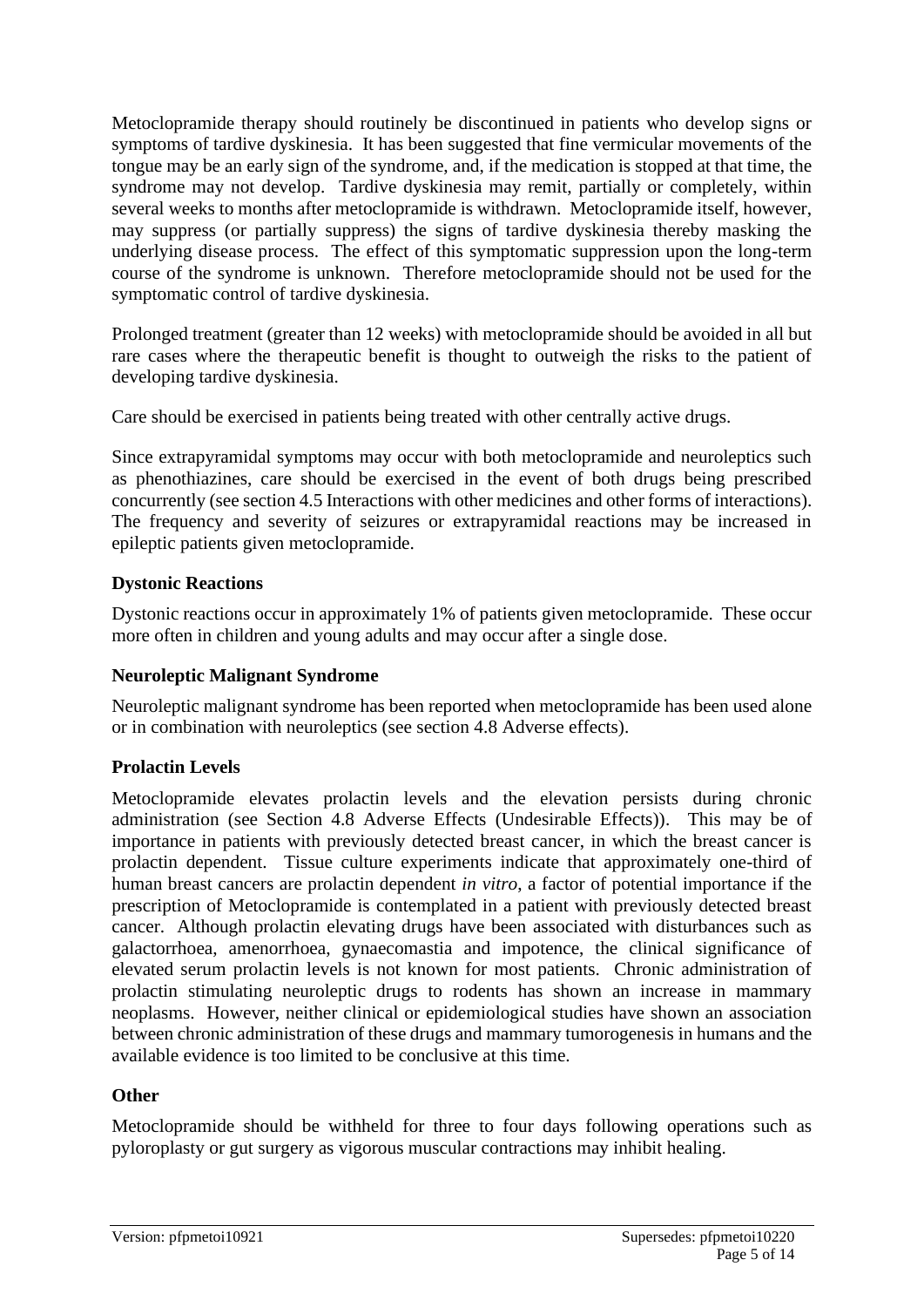The effects of metoclopramide may mask symptoms and delay the recognition of a serious disease. It should not be prescribed until diagnosis has been established, and should not be substituted for appropriate investigation of the patient's symptoms.

If vomiting persists in a patient being treated with metoclopramide, the patient's condition should be re-assessed to exclude the possibility of a more serious underlying disorder such as cerebral irritation.

Metoclopramide Injection should be administered slowly over 1-2 minutes by intravenous injection to avoid a transient but intense feeling of anxiety and restlessness, followed by drowsiness, which may occur with rapid administration.

Patients should be cautioned about engaging in activities requiring mental alertness for a few hours after the drug has been administered.

Metoclopramide induced depression has been reported in patients without a prior history of depression. Symptoms have ranged from mild to severe and have included suicidal ideation and suicide (see section 4.8 Adverse effects (undesirable effects)). Metoclopramide should be given to patients with a prior history of depression only if the expected benefits outweigh the potential risks.

Metoclopramide should be used with caution in patients with hypertension as intravenously administered metoclopramide has been shown to release catecholamines.

Patients receiving prolonged treatment with metoclopramide should be reviewed regularly.

Metoclopramide can exacerbate parkinsonian symptoms; therefore it should be used with caution, if at all, in patients with parkinsonian syndrome (see section 4.8 Adverse effects (undesirable effects)).

#### **Use in hepatic impairment**

In patients with clinically significant degrees of hepatic impairment, clearance of metoclopramide is likely to be reduced (see section 4.2 Dose and method of administration Dosage adjustment).

#### **Use in renal impairment**

In patients with clinically significant degrees of renal impairment, clearance of metoclopramide is likely to be reduced. Special care should be taken in cases of severe renal insufficiency (see section 4.2 Dose and method of administration).

#### **Use in the elderly**

To avoid adverse reactions adhere strictly to dosage recommendations and where prolonged therapy is considered necessary, patients should be regularly reviewed.

#### **Paediatric use**

Metoclopramide is contraindicated in children less than 1 year of age. Metoclopramide should not be given to children unless a clear indication has been established for its use. Children are at a greater risk of experiencing adverse reactions to metoclopramide.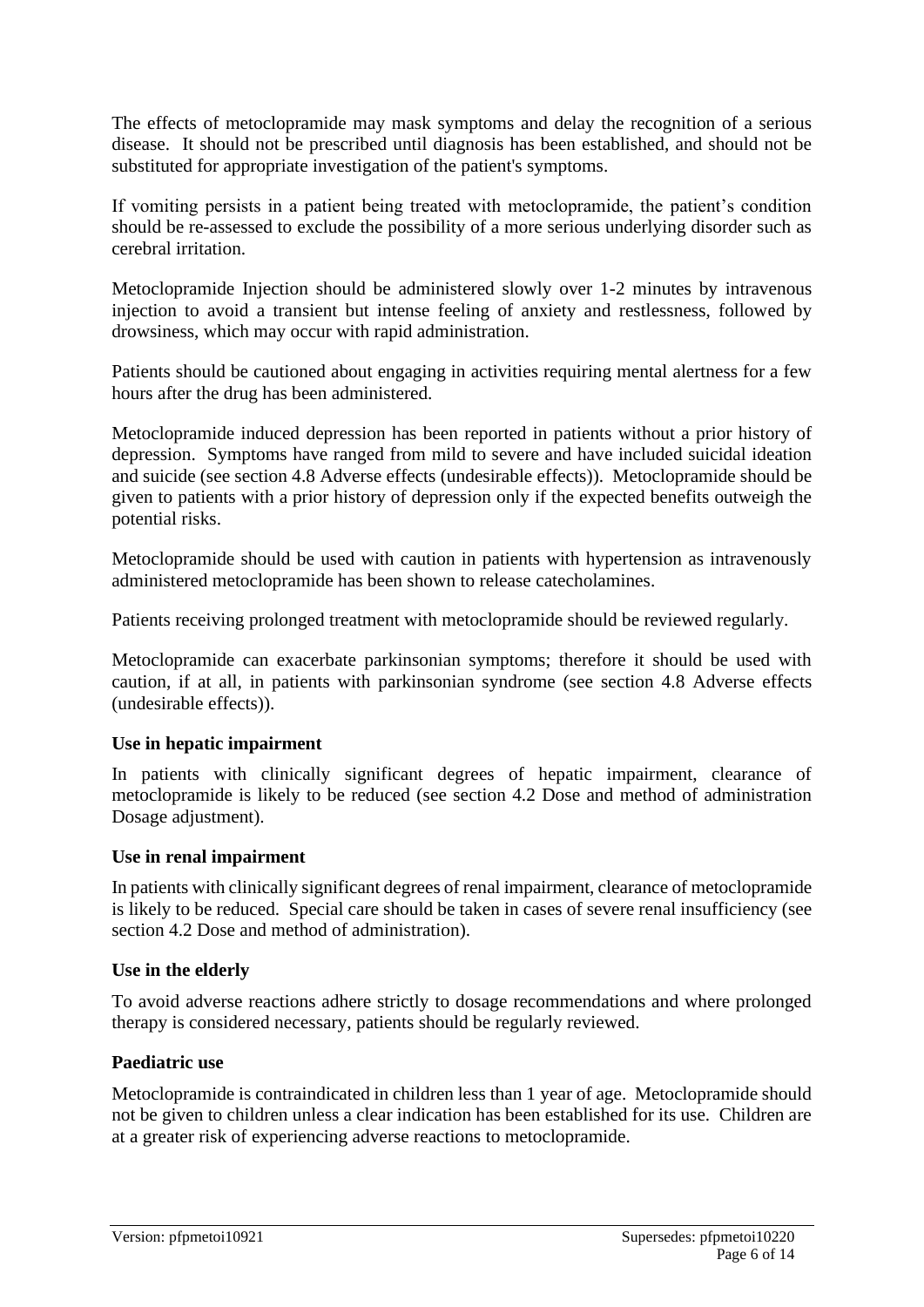### **Effects on laboratory tests**

Metoclopramide may blunt the response to the gonadorelin diagnostic test, by increasing serum prolactin levels. Metoclopramide may alter hepatic function test results.

# **4.5 Interactions with other medicines and other forms of interactions**

Anticholinergic drugs and narcotic analgesics may antagonise the effects of metoclopramide on gastrointestinal motility.

Alcohol, sedatives, hypnotics, narcotics and tranquilisers have additive sedative effects when administered in conjunction with metoclopramide.

Due to its effects on gastric motility, metoclopramide may affect the rate of absorption of drugs from the gastrointestinal tract. Absorption of drugs such as paracetamol, aspirin in patients with migraine, cyclosporin, diazepam, dopamine, levodopa and morphine controlled release tablets, which are mainly absorbed from the small bowel, may be accelerated. Absorption of drugs such as digoxin, bromocriptine, cimetidine, penicillin and quinidine, which are mainly absorbed from the stomach, may be decreased.

Metoclopramide may cause extrapyramidal symptoms in some patients. Therefore, when metoclopramide is used concomitantly with other drugs that are likely to cause extrapyramidal reactions (e.g. neuroleptics such as phenothiazines), caution should be exercised.

The decrease in gastric emptying time caused by metoclopramide may increase the bioavailability of cyclosporin. Monitoring of cyclosporin concentrations may be necessary.

When metoclopramide is given concurrently with suxamethonium the recovery time is prolonged.

Since metoclopramide influences the delivery of food to the intestine and thus the rate of its absorption, the administration of metoclopramide may result in poor diabetic control in some patients. Therefore adjustment in, or timing of, insulin dosage may be necessary in insulincontrolled diabetics.

The finding that metoclopramide releases catecholamines in patients with essential hypertension suggests that it should be used cautiously, if at all, in patients receiving monoamine oxidase inhibitors.

For compatibility with other medications see section 4.2 Dose and method of administration Dosage adjustment and section 6.2 Incompatibilities.

# **4.6 Fertility, pregnancy and lactation**

#### **Effects on fertility**

No data available.

#### **Use in pregnancy – Pregnancy Category A**

As there are no adequate or well controlled studies in pregnant women, metoclopramide should be used only if clearly needed. Animal tests in several mammalian species and clinical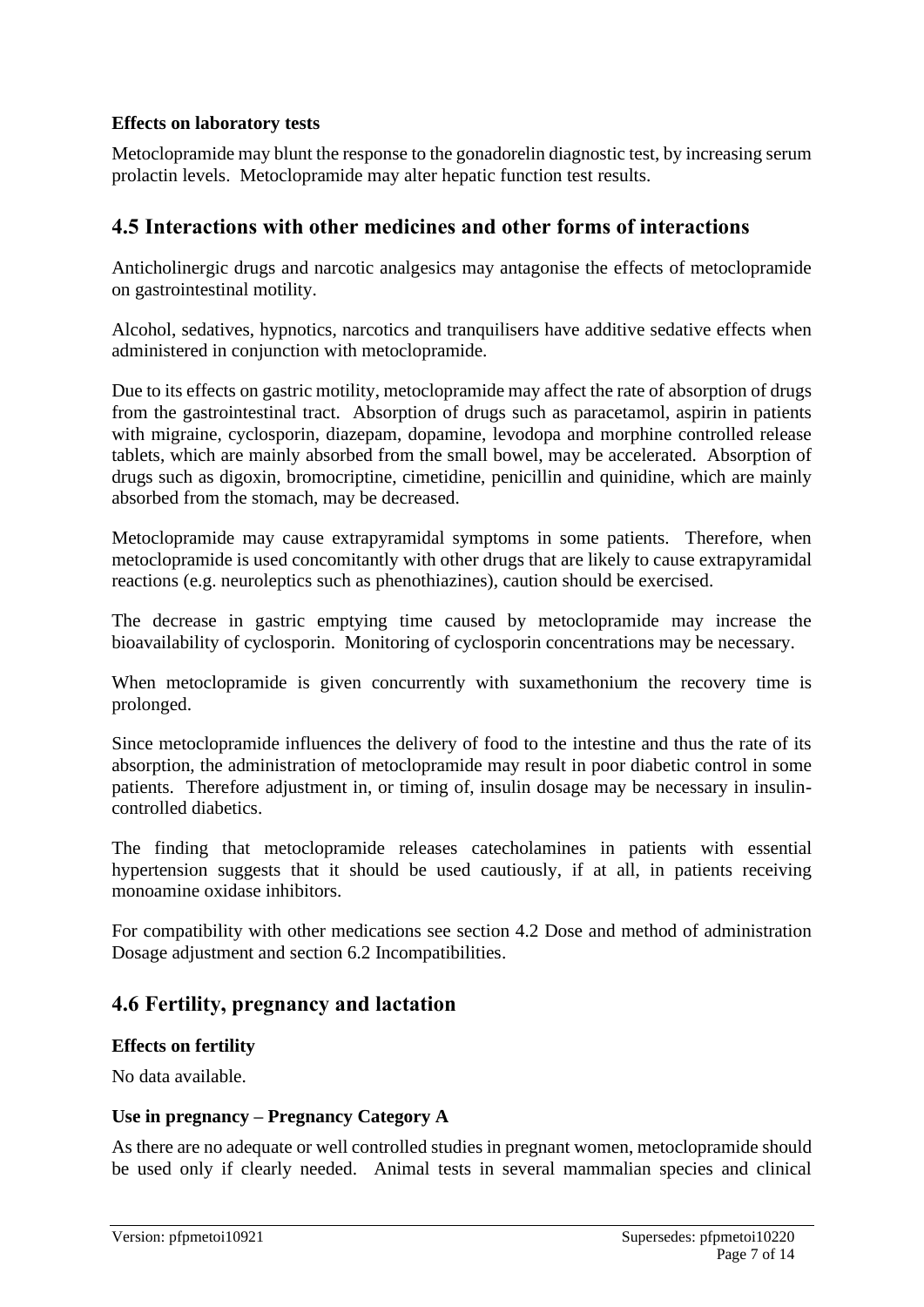experience have not indicated any teratogenic effect. However, metoclopramide is not recommended during the first three months of pregnancy unless there are compelling reasons to do so.

### **Use in lactation**

As metoclopramide is excreted in human breast milk, its use is not recommended in nursing mothers unless the expected benefit outweighs the potential risk. The increased risk of adverse reactions in children should be considered when making a risk-benefit assessment.

# **4.7 Effects on ability to drive and use machines**

Patients should be cautioned about engaging in activities requiring mental alertness for a few hours after the drug has been administered.

# **4.8 Adverse effects (undesirable effects)**

### **Neurological**

The most frequent adverse reactions to metoclopramide are restlessness, drowsiness, fatigue and lassitude, which occur in approximately 10% of patients.

Less frequently, insomnia, headache, dizziness may occur. Rare (less than 1 in 1,000 cases) of acute depression have been reported. Symptoms of metoclopramide induced depression have ranged from mild to severe and have included suicidal ideation and suicide (see section 4.4 Special warnings and precautions for use). Anxiety or agitation may occur, especially after rapid injection. Delirium, severe dysphoria, obsessive rumination and mania have been reported occasionally.

Although uncommon at normal dosage, various extrapyramidal reactions to metoclopramide, usually of the dystonic type, have been reported. Acute dystonic reactions occur in approximately 0.2% of patients treated with 30 mg to 40 mg of metoclopramide per day. In cancer chemotherapy patients receiving 1 mg/kg to 2 mg/kg per dose, the incidence is 2% in patients over the ages of 30 to 35, and 25% or higher in children and young adults who have not had prophylactic administration of diphenhydramine. Reactions include: spasm of the facial muscles, trismus, rhythmic protrusion of the tongue, a bulbar type of speech, spasm of the extraocular muscles including oculogyric crisis, unnatural positioning of the head and shoulders and opisthotonos. There may be a generalised increase in muscle tone. The majority of reactions occur within 36 hours of starting treatment and the effects usually disappear within 24 hours of withdrawal of the drug. However, close observation is required and in cases of more severe reactions, an antiparkinson drug such as benztropine or an anticholinergic antihistamine such as diphenhydramine should be given.

A fatal dystonic reaction has been reported in a patient who received hexamethylmelamine, cisplatin and high dose metoclopramide. Dystonic reactions may present rarely as upper airway obstruction with stridor and dyspnoea, possibly secondary to laryngospasm or supraglottic dystonia. A fatal cardiorespiratory arrest occurred in at least one patient with an acute dystonic reaction.

Tardive dyskinesia, which may be persistent, has been reported particularly in elderly patients (particularly women) undergoing long term therapy with metoclopramide. Tardive dyskinesia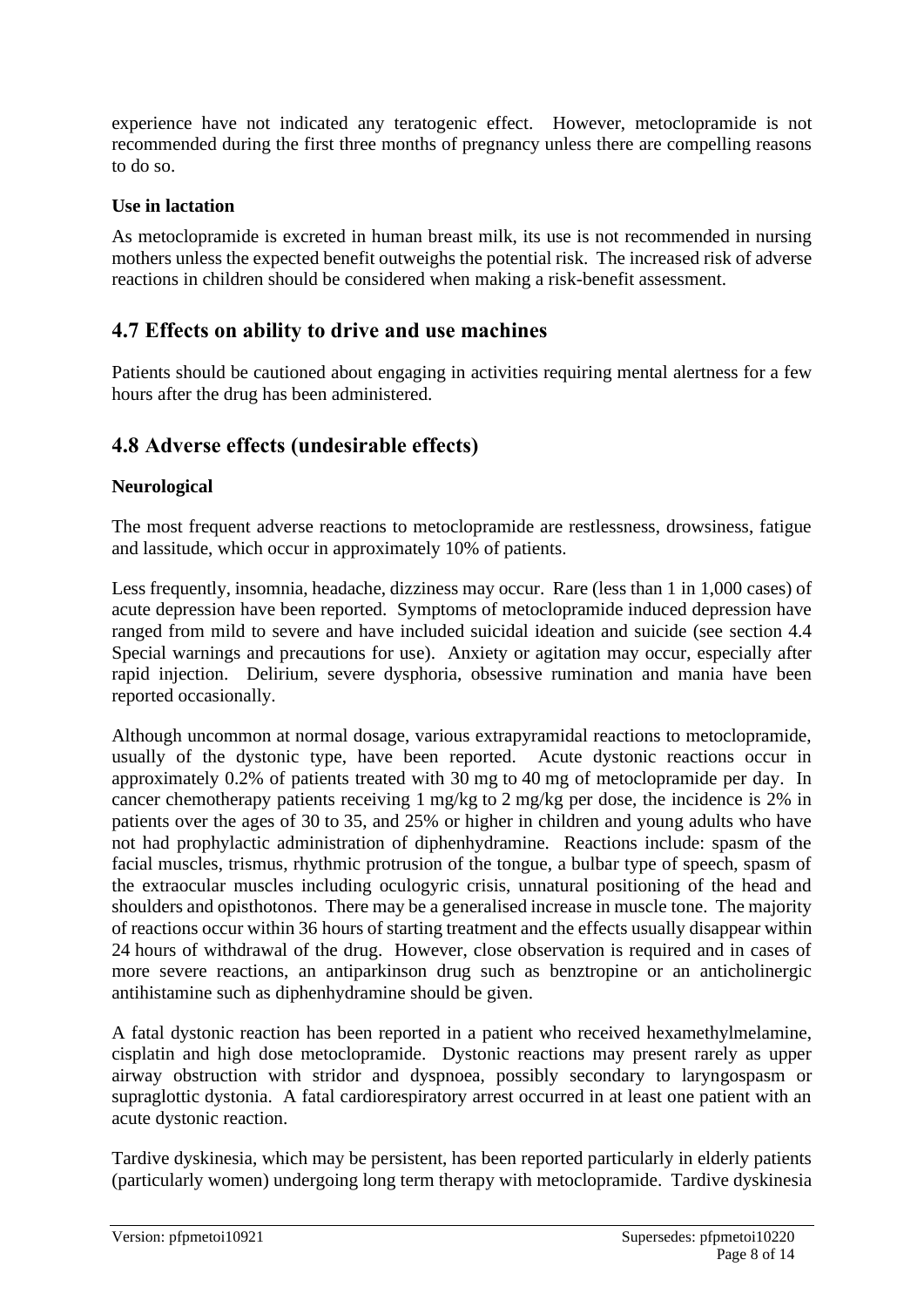is most frequently characterised by involuntary movements of the tongue, face, mouth or jaw, and sometimes by involuntary movements of the trunk and/or extremities. The risk of developing tardive dyskinesia and the likelihood that it will become irreversible are believed to increase with increasing duration of therapy and total cumulative dose. Although tardive dyskinesia can occur after relatively brief therapy with the drug at low doses, it appears to be more readily reversible under such circumstances (see section 4.4 Special warnings and precautions for use).

Very rare (less than 1 in 10,000) occurrences of neuroleptic malignant syndrome (NMS) have been reported. NMS is potentially fatal and comprises hyperpyrexia, altered consciousness, muscle rigidity, autonomic instability and elevated levels of CPK, and must be treated urgently (recognised treatments include dantrolene and bromocriptine). Metoclopramide should be stopped immediately if NMS occurs.

Parkinsonian symptoms, including tremor, rigidity, bradykinesia and akinesia, occur rarely in patients receiving metoclopramide but may be associated with usual or excessive doses or with decreased renal function.

#### **Gastrointestinal**

Less frequently, nausea or bowel disturbances, may occur.

### **Cardiovascular**

A single case of supraventricular tachycardia following intramuscular administration has been reported. There have been very rare (less than 1 in 10,000) cases of abnormalities of cardiac conduction (such as bradycardia and heart block) in association with intravenous metoclopramide. Hypertension, hypotension, cardiac arrest, atrial fibrillation (AF), oedema, ventricular fibrillation, tachycardia, ventricular tachycardia and palpitations have also been associated with the use of metoclopramide. In one study in hypertensive patients, intravenously administered metoclopramide was shown to release catecholamines; hence, caution should be exercised when metoclopramide is used in patients with hypertension.

### **Endocrine**

Raised serum prolactin levels have been observed during metoclopramide therapy; this effect is similar to that noted with many other compounds. Galactorrhoea and breast enlargement have also been observed during metoclopramide therapy.

### **Hypersensitivity**

There have been isolated reports of hypersensitivity reactions (such as urticaria, maculopapular rash) in patients receiving metoclopramide.

### **Respiratory**

Respiratory failure, secondary to dystonic reaction, acute asthmatic symptoms of wheezing and dyspnoea may occur.

### **Genitourinary**

Urinary incontinence, sexual dysfunction, priapism and muscle spasm may also occur.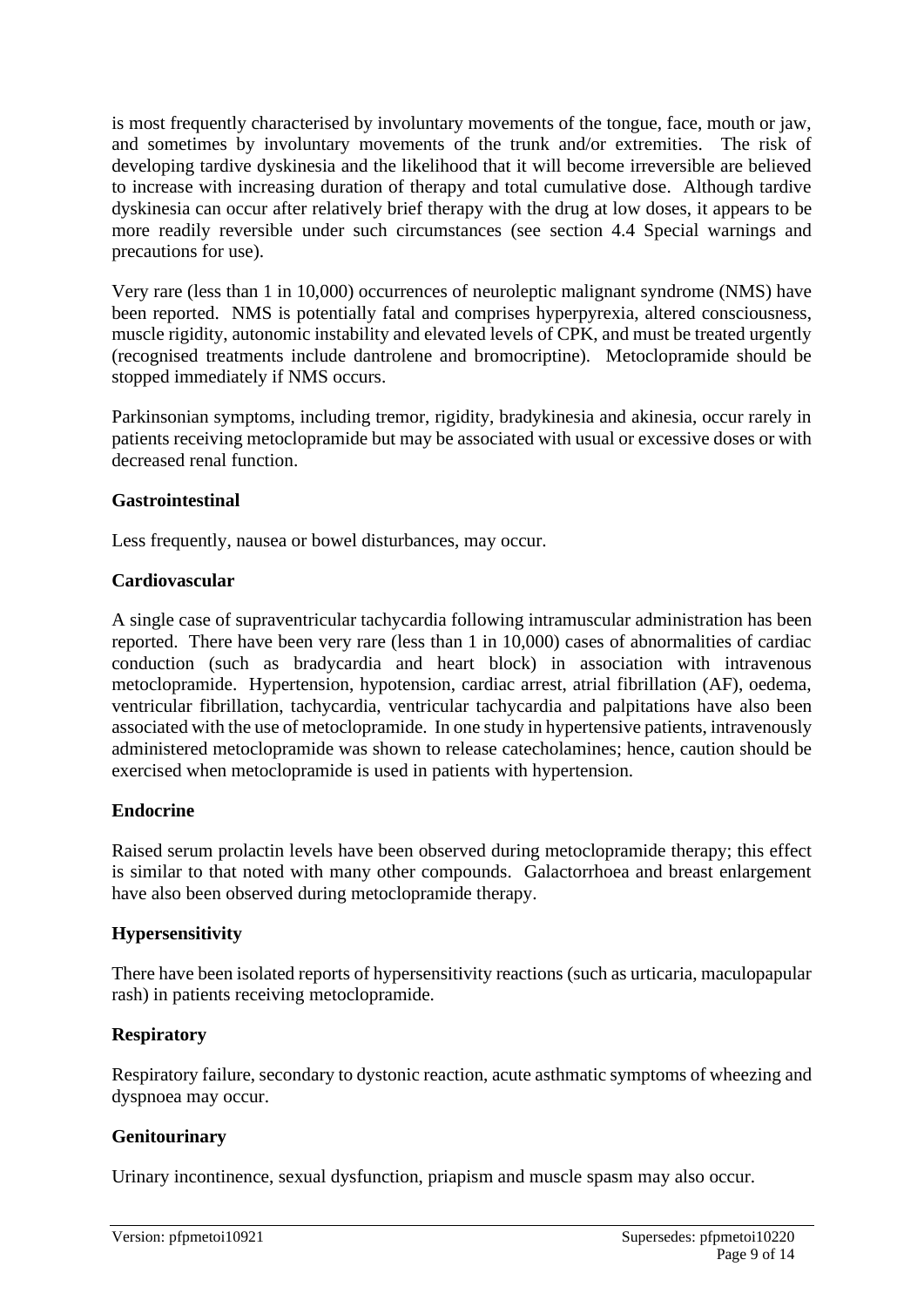### **Hepatic Disorders**

Rarely, cases of hepatotoxicity, characterised by such findings as jaundice and altered liver function tests, when metoclopramide was administered with other drugs with known hepatotoxic potential.

### **Blood Disorders**

There have been isolated reports of blood disorders. Methaemoglobinaemia, particularly following overdose in neonates, has also occurred in patients receiving the drug. Neutropenia, leucopenia and agranulocytosis has been reported.

Sulfhaemoglobinaemia in adults has been reported.

#### **General Disorders**

Hyperthermia has also been observed.

#### **Reporting suspected adverse effects**

Reporting suspected adverse reactions after registration of the medicinal product is important. It allows continued monitoring of the benefit-risk balance of the medicinal product. Healthcare professionals are asked to report any suspected adverse reactions at [www.tga.gov.au/reporting](http://www.tga.gov.au/reporting-problems)[problems.](http://www.tga.gov.au/reporting-problems)

### **4.9 Overdose**

#### **Signs and Symptoms**

Limited information is available on the acute toxicity of metoclopramide. Overdosage of metoclopramide may be expected to produce effects that are extensions of common adverse reactions: drowsiness, disorientation, and extrapyramidal reactions have been the principal effects reported. Other reported effects associated with metoclopramide overdosage have included feelings of anxiety or restlessness, headache, vertigo, nausea, vomiting, constipation, weakness, hypotension, and xerostomia; in addition generalized seizures and methaemoglobinaemia have occurred in infants. AV block has been observed very rarely.

#### **Treatment of Overdosage**

Treatment of metoclopramide overdose generally involves symptomatic and supportive care. There is no specific antidote for metoclopramide intoxication; however, agents with central anticholinergic activity (e.g. diphenhydramine, benztropine) may be useful in controlling extrapyramidal reactions.

Symptoms of metoclopramide overdose are generally self-limiting and usually subside within 24 hours. Appropriate therapy should be instituted if hypotension or excessive sedation occurs. Methaemoglobinaemia should be treated with methylene blue. Haemodialysis or peritoneal dialysis is unlikely to enhance the elimination of metoclopramide.

For information on the management of overdose, contact the Poisons Information Centre on 13 11 26 (Australia).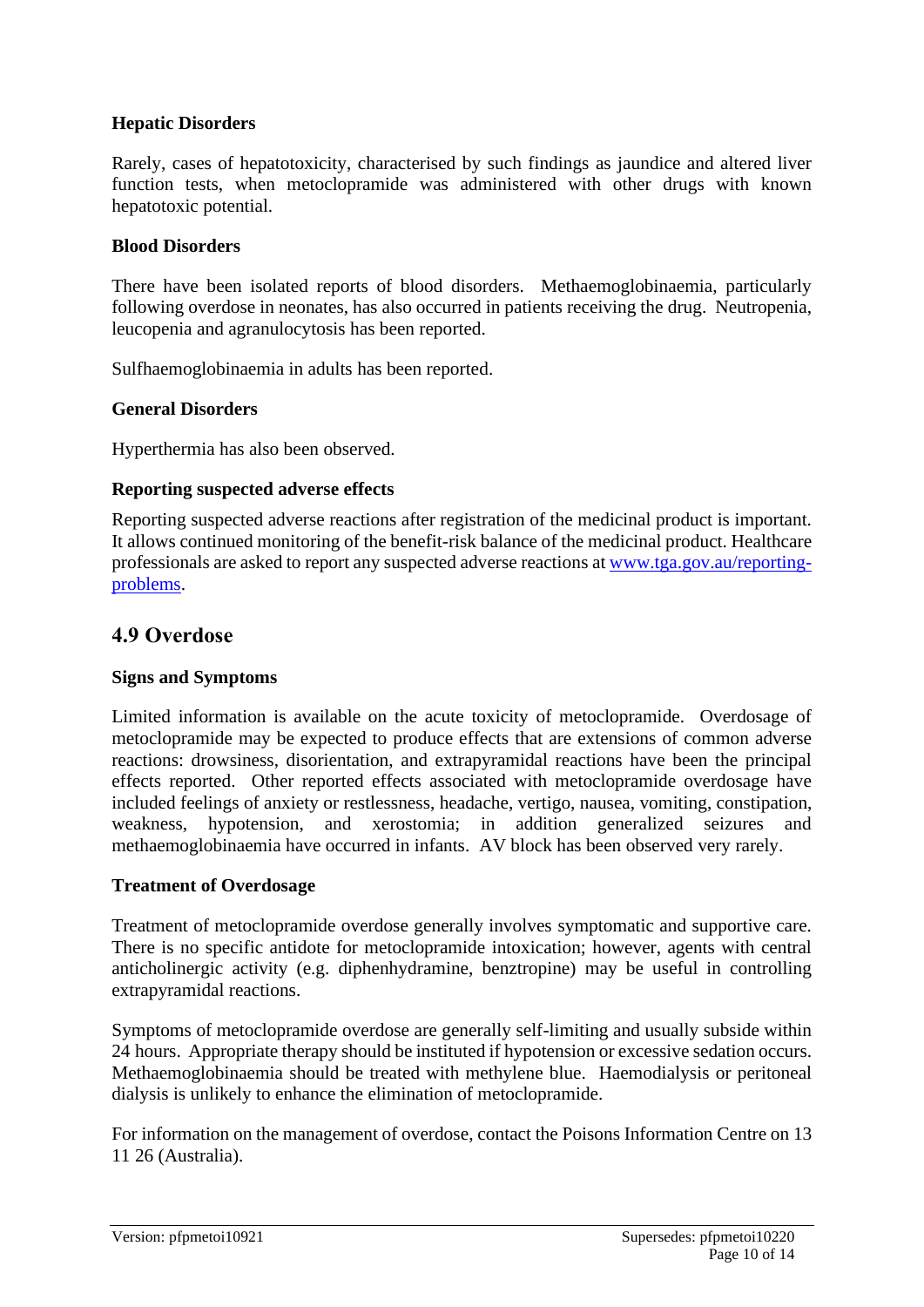# **5. PHARMACOLOGICAL PROPERTIES**

# **5.1 Pharmacodynamic properties**

### *Class of Drug*

Antiemetic.

### **Mechanism of action**

Metoclopramide has antiemetic, antinauseant and gastrokinetic activity. It stimulates motility of the upper gastrointestinal tract without stimulating gastric, biliary or pancreatic secretions. The rate of gastric emptying is increased due to increased peristalsis of the jejunum and duodenum. The tone and amplitude of gastric contractions are increased, with relaxation of the pyloric sphincter and duodenal bulb. These effects combine to result in decreased intestinal transit time. The effect of metoclopramide on motility is not dependent on intact vagal innervation, but it can be abolished by anticholinergic drugs. Metoclopramide has little, if any, effect on the motility of the colon or bladder. Metoclopramide also exhibits dopamine antagonist activity and consequently produces sedation and, rarely, other extrapyramidal reactions. It may have serotonin receptor (5HT3) antagonist properties. Metoclopramide inhibits the central and peripheral effects of apomorphine, induces release of prolactin and produces a transient increase in circulating aldosterone levels.

### **Clinical trials**

No data available.

# **5.2 Pharmacokinetic properties**

#### **Absorption**

Following intravenous administration, the onset of action is within 1 to 3 minutes and after intramuscular administration, this interval is extended to 10 to 15 minutes. The effect usually lasts from 1 to 2 hours.

#### **Distribution**

Plasma protein binding is 13% to 22%.

#### **Metabolism**

About 80% of the drug is excreted in the urine in the first 24 hours after administration. Approximately half is unchanged metoclopramide and half is the glucuronide and sulphate conjugate.

#### **Excretion**

Metabolism mainly occurs in the liver and elimination half-life may vary from 2.5 to 6 hours. Impaired renal function results in a reduced clearance and an increased half-life, up to 15 hours.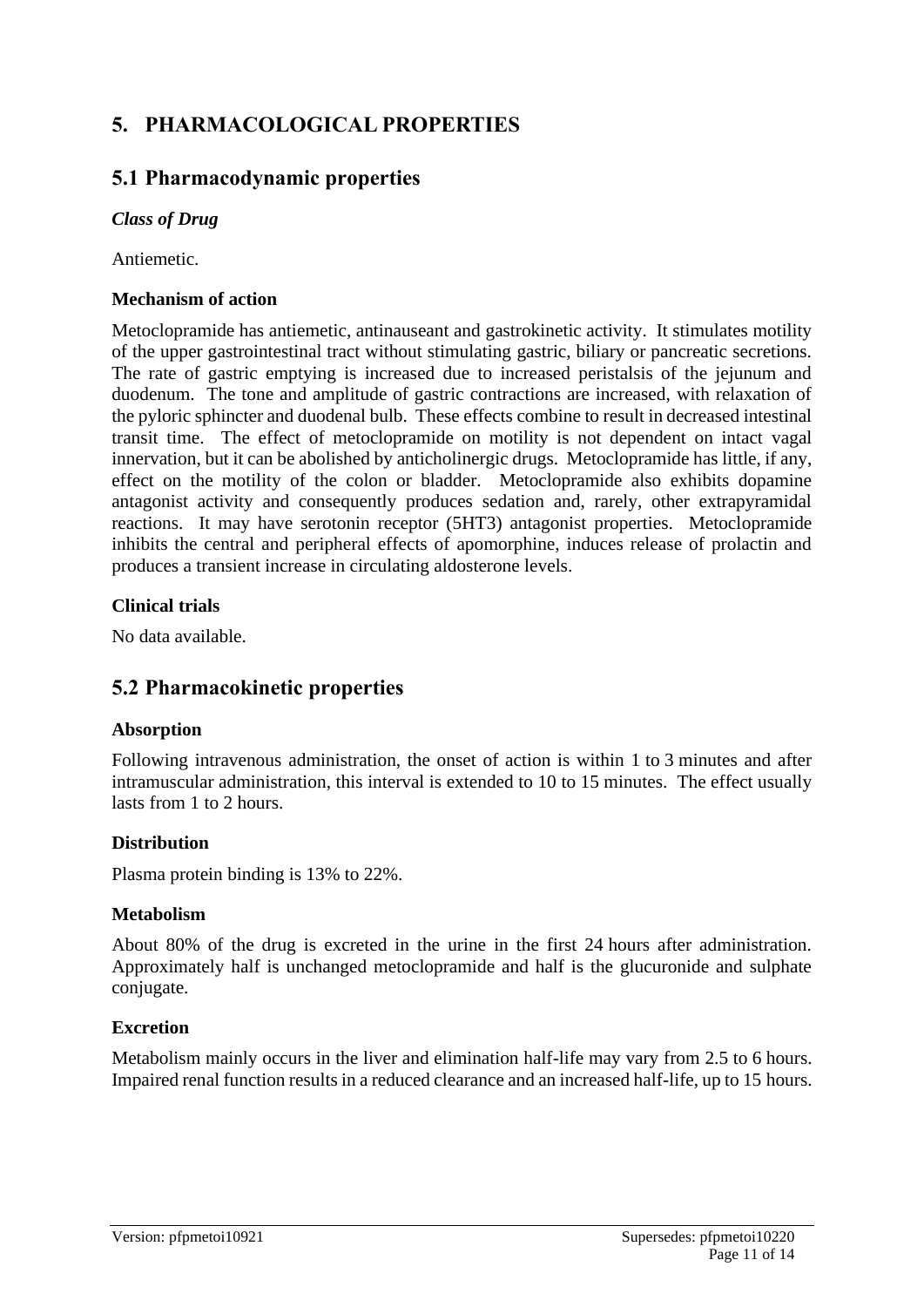# **5.3 Preclinical safety data**

### **Genotoxicity**

No data available.

## **Carcinogenicity**

No data available.

# **6. PHARMACEUTICAL PARTICULARS**

# **6.1 List of excipients**

sodium chloride water for injections When necessary, pH is adjusted with sodium hydroxide and/or hydrochloric acid.

# **6.2 Incompatibilities**

See section 4.2 Dose and method of administration. Method of administration.

If the standard formulation of metoclopramide is used for the treatment of nausea and vomiting associated with cytotoxic drugs, the cytotoxic agent should be administered as a separate infusion.

# **6.3 Shelf life**

In Australia, information on the shelf life can be found on the public summary of the Australian Register of Therapeutic Goods (ARTG). The expiry date can be found on the packaging.

# **6.4 Special precautions for storage**

Store below 25ºC. Protect from light.

If ampoules are removed from their carton, they should be stored away from light. If inadvertent exposure occurs, ampoules showing a yellow discolouration must be discarded.

# **6.5 Nature and contents of container**

Metoclopramide Injection 10 mg in 2 mL (sterile) Steriluer® ampoule (10s)

Metoclopramide Injection 10 mg in 2 mL (sterile) Steriluer® ampoule (50s)

# **6.6 Special precautions for disposal**

In Australia, any unused medicine or waste material should be disposed of in accordance with local requirements.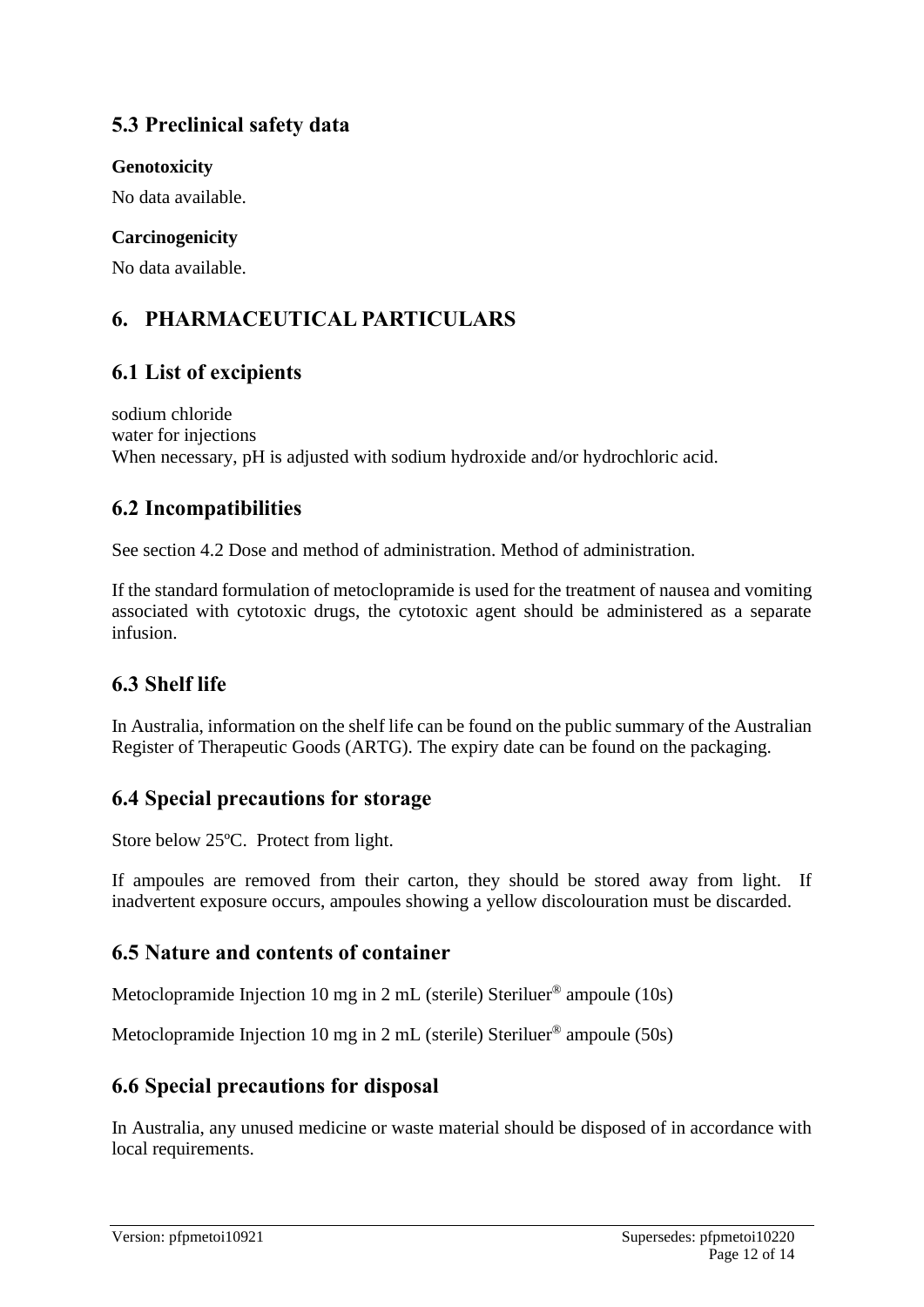# **6.7 Physicochemical properties**

Metoclopramide hydrochloride monohydrate occurs as a white or almost white, crystalline powder or crystals, very soluble in water, freely soluble in alcohol, sparingly soluble in methylene chloride, practically insoluble in ether.

Chemical name: 4-amino-5-chloro-N-(2-diethylaminoethyl)-2-methoxybenzamide hydrochloride monohydrate

The structural formula is:

### **Chemical structure**



Molecular Formula:  $C_{14}H_{22}C1N_3O_2.HCl.H_2O$ 

Molecular Weight: 354.3

### **CAS number**

54143-57-6

# **7. MEDICINE SCHEDULE (POISONS STANDARD)**

S4 (Prescription Only Medicine).

# **8. SPONSOR**

Pfizer Australia Pty Ltd Level 17, 151 Clarence Street Sydney NSW 2000 Toll Free Number: 1800 675 229 [www.pfizer.com.au](http://www.pfizer.com.au/)

# **9. DATE OF FIRST APPROVAL**

13 August 1991

# **10. DATE OF REVISION**

27 September 2021